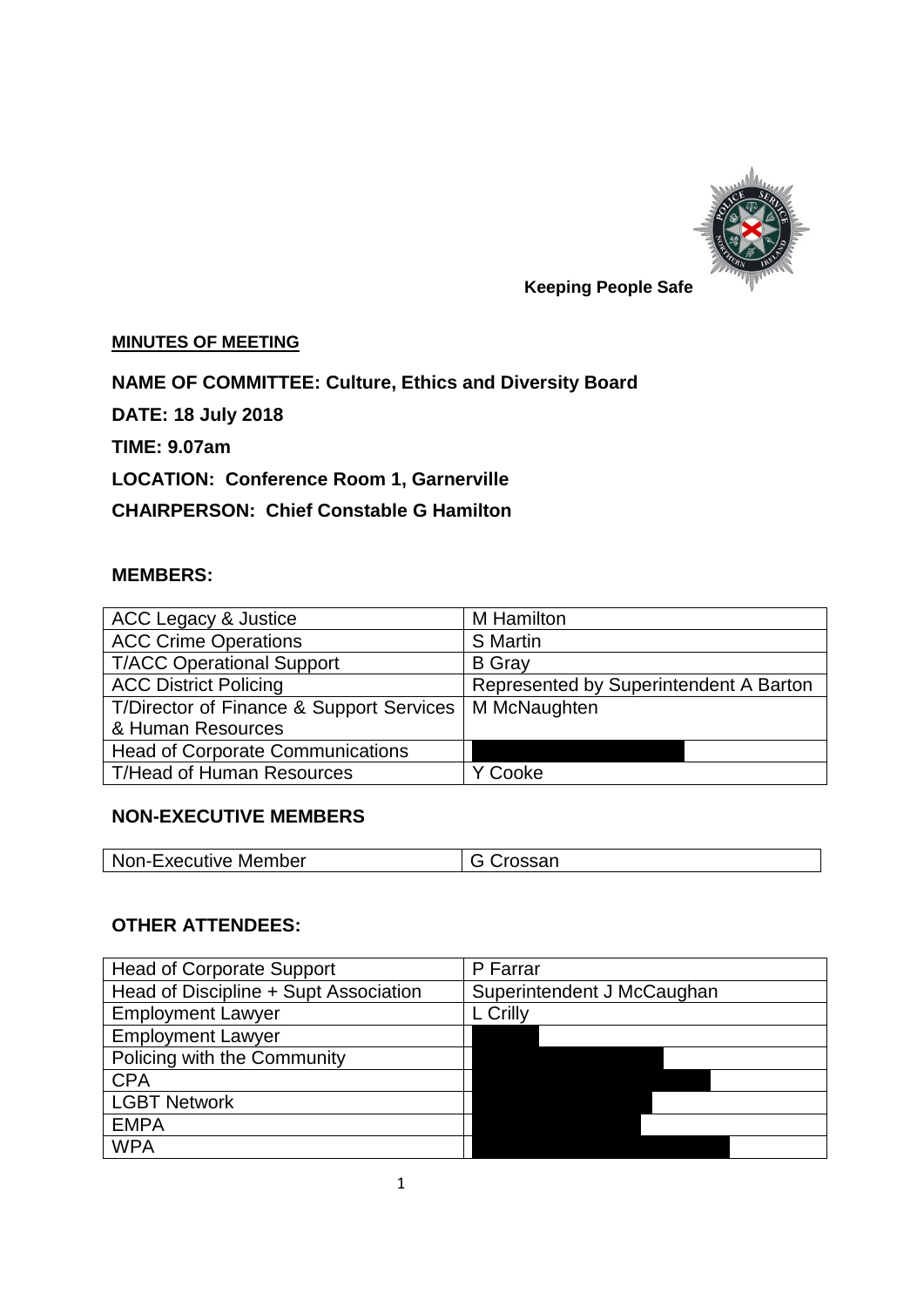| <b>Police Federation</b>    |  |
|-----------------------------|--|
| <b>University of Ulster</b> |  |
| <b>Queen's University</b>   |  |
| <b>Diversity Officer</b>    |  |
| <b>Committee Manager</b>    |  |
| <b>Command Secretariat</b>  |  |

## **APOLOGIES:**

| Deputy Chief Constable | D Harris  |
|------------------------|-----------|
| ACC DPC                | A Todd    |
| Federation             | M Lindsay |
| Section 75 Lead        |           |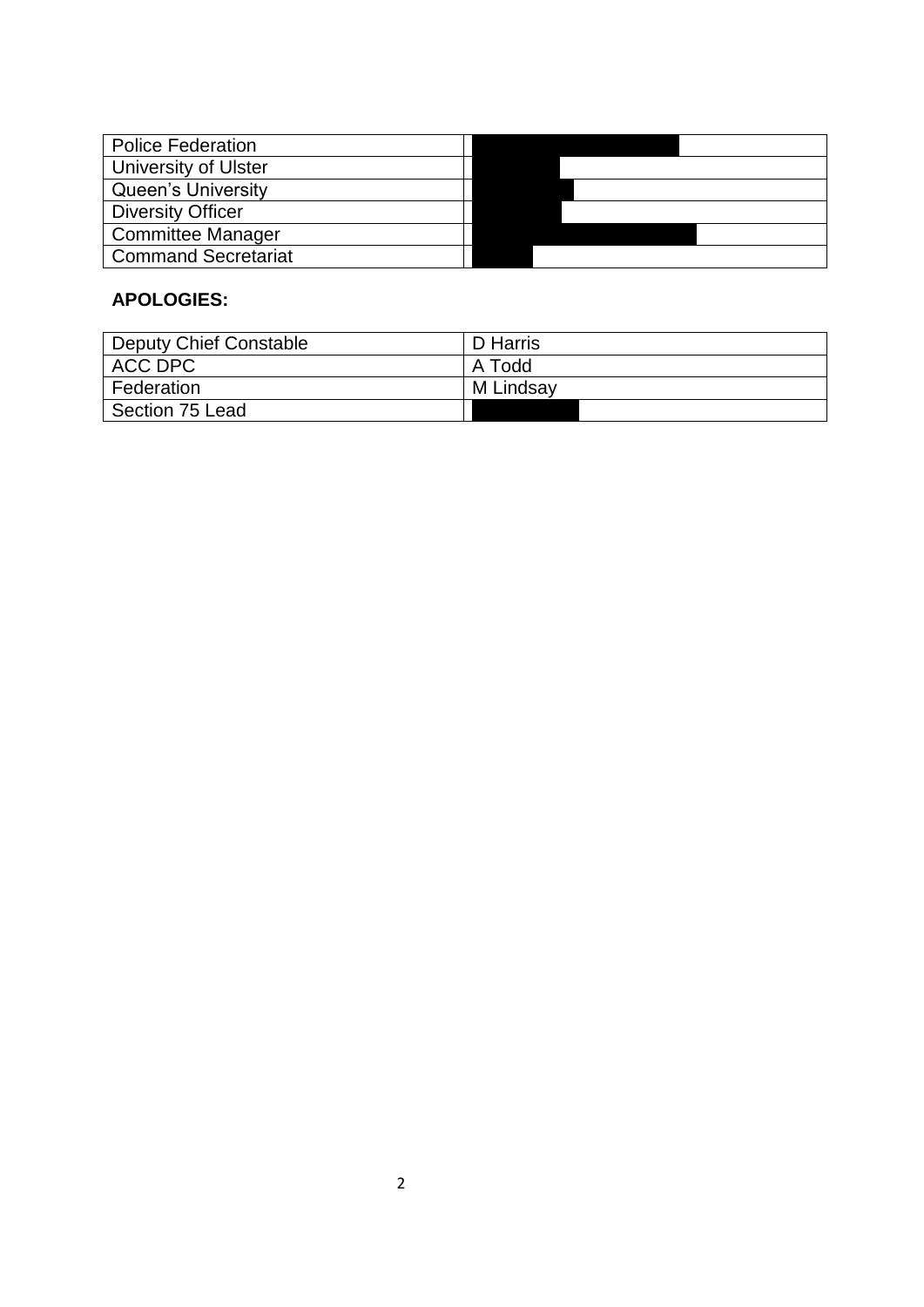## **1.18/34 - Welcome and Apologies**

The Chief Constable opened the meeting and welcomed the members in attendance.

A quorum was confirmed.

# **2. 18/35 Declaration of Conflict of Interests**

The Chief Constable stated that as per decision taken at Service Executive Board on 18 January 2017, in line with good corporate governance practice as set out by the NI Audit Office, members and any persons in attendance were to declare any conflict of interest with any items on the agenda and these were to be recorded in the minutes.

No issues were raised.

## **3. 3. 18/36 Minutes from previous meeting + redactions**

The minutes from the meeting on 16 May 2018 were approved. It was agreed that no redactions from the previous minutes were required other than the names of some attendees.

## **4. 18/37 Action Register**

The action register was reviewed and completed actions were noted.

The Chief Constable provided an update on PSNI participation in the PRIDE festival in August 2018, outlined the rationale for this decision and encouraged all present to advocate for the decision. He thanked the members for the quality of their contributions which had informed the decision making.

# **5. 18/38 Tactical Group Updates**

# **Employee Engagement and Wellbeing Group (EEWG)**

The EEWG chair updated the meeting on the progress of the EEWG since the last meeting. A planning day took place on 28 June 2018, the results of which would be developed into an action plan. The Wellbeing Coordinator continues to develop contacts and has engaged on behalf of the PSNI with the Oscar Kilo project. The PSNI Mental Health lead and the Wellbeing Coordinator continue to work on PSNI's internal and external focus on mental health and wellbeing. Examples of projects planned for the forthcoming EEWG plan, one of which being the reintroduction of a charity of the year. A status report on the flexible working pilot was also provided. The representative from the Police Federation paid tribute to the work of the EEWG and the workstream leads on behalf of all of their members.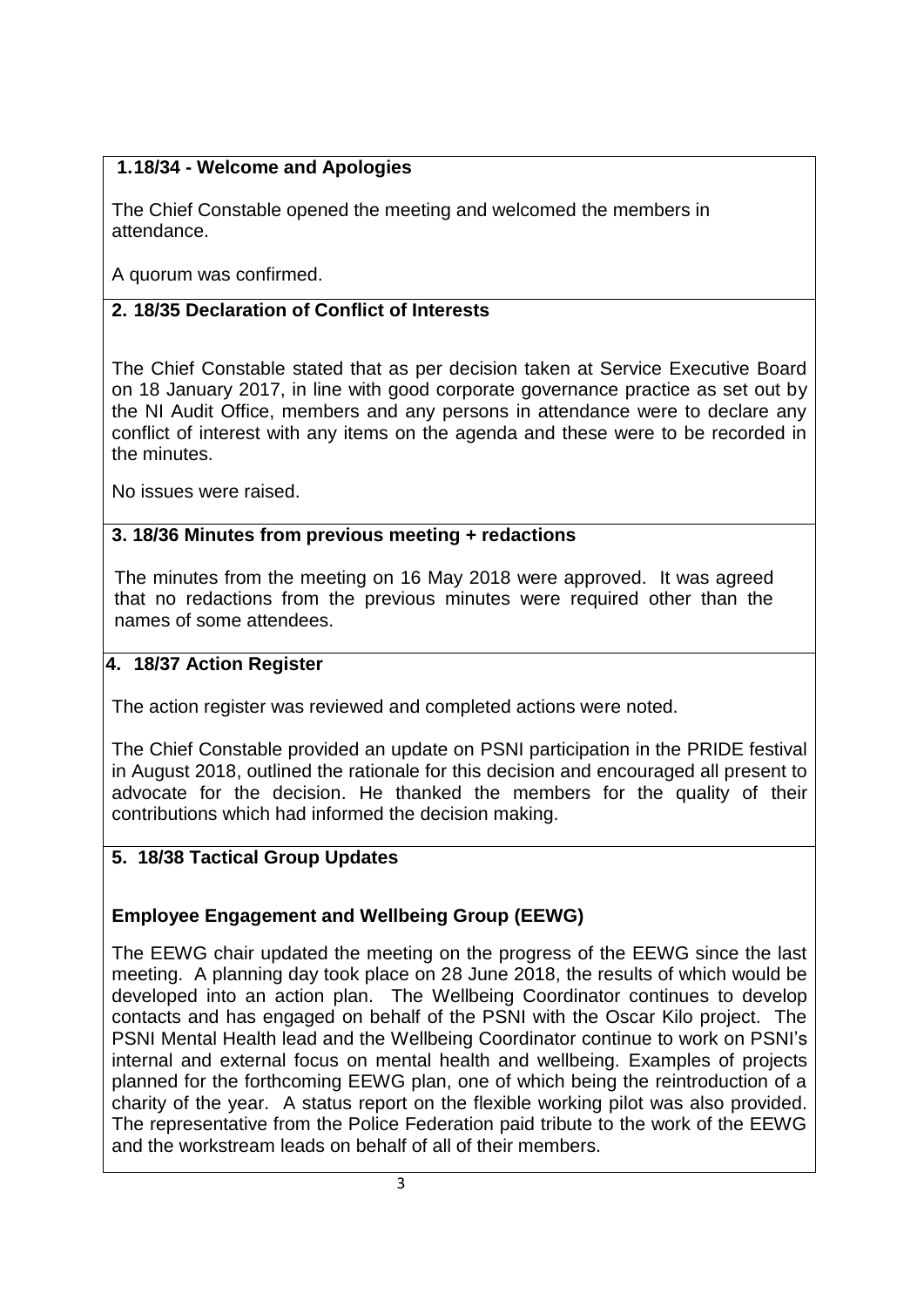Superintendent Barton updated the meeting on the progress of the 'Tell Us' scheme and provided examples of the questions/queries received.

The Co-chair of the EEWG informed the members that a delegation from the PSNI had organised to meet with the NPCC lead for Wellbeing and Staff Engagement in the near future.

The Corporate Communications representative informed the members that he would be meeting with the Head of OHW to progress a communications plan with regards to EEWG.

The EEWG chair concluded the update by informing members of how the learning from her work with Eisenhower fellowship would benefit the work of the EEWG.

Action:- Submit EEWG Action Plan for next CEDB – T/HOHR.

# **Policing With Community (PWC) Update**

Head of PWC updated the members on the progress of the PWC project board since the last meeting.

The following list of planned activities were noted by members:-

- PwC Training Phase 2 currently being rolled out as part of District Training. Plans being progressed for delivery to all Departments.
- Open University 'Techniques Guide' completed and being distributed. Further OU Modules in development in conjunction with Policing Consortium.
- QA Process re Behaviours to be included in IPR being developed with HR.
- Ongoing liaison with DPC Review on interdependencies.
- PWC Branch supporting delivery of initiatives in District.
- Post Project Evaluation Part 1 completion has been extended to July 2018.
- Further phase of Communications strategy being progressed
- Continuing development of a 'PwC Manual' liaising with Publications to produce and Corporate Communications to launch. Chief Con was briefed and provided with a mock-up. Launch scheduled for September.

The Chief Constable asked that the Northern Ireland Policing Board was involved in the PWC Manual to highlight the external element.

Action – Involve the NIPB in the PWC Manual to highlight the external element – Head of PWC.

J Byrne updated the meeting on how the University of Ulster was working in collaboration with the Policing College to integrate the PWC ethos into lessons for new students.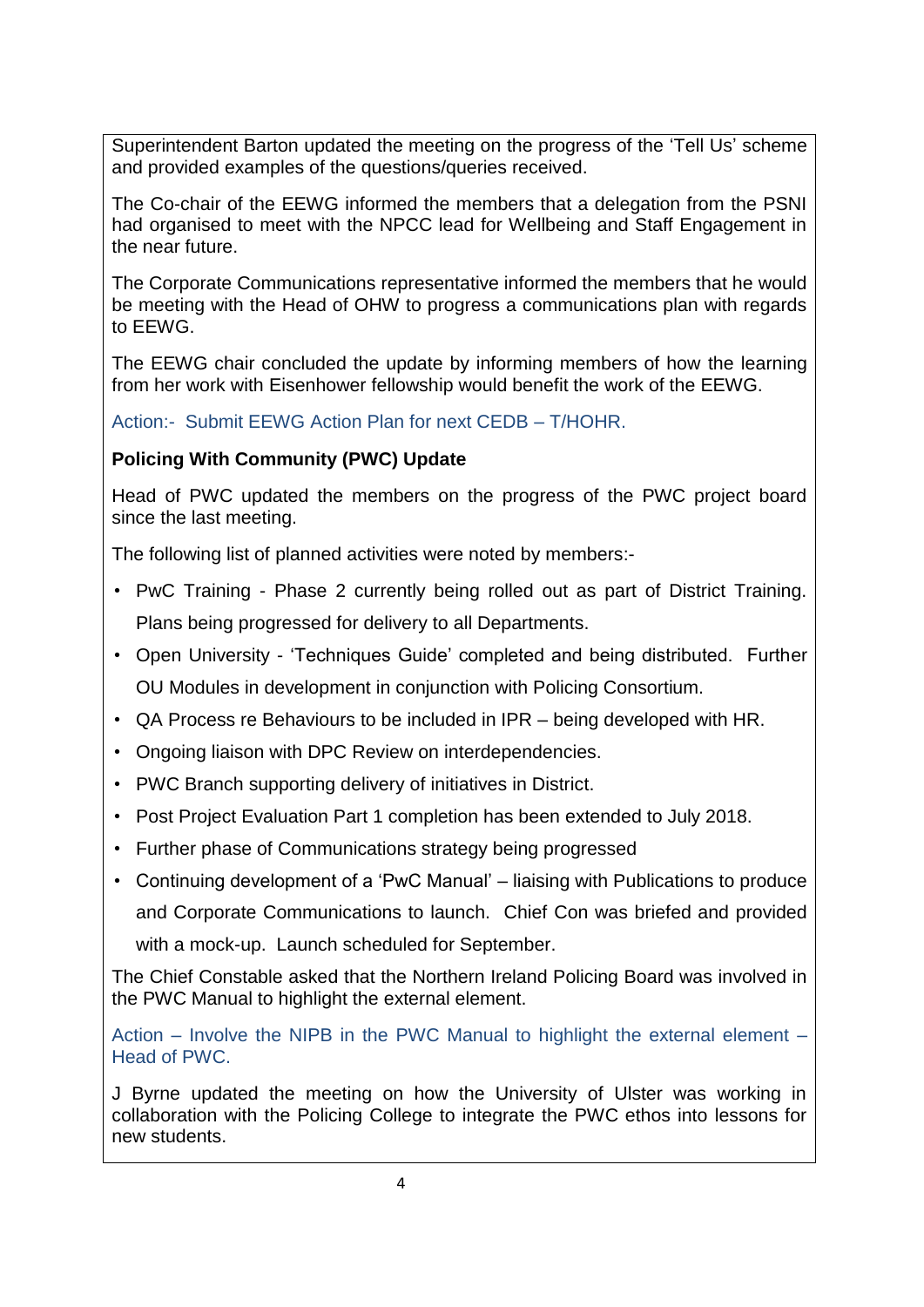## **Professional Standards and Ethics Governance Board (PSEGB)**

ACC L&J provided an update of the Professional Standards and Ethics Governance Board. Initial findings from the reported domestic abuse cases involving officers had not identified patterns but further analysis had been commissioned. A report will be brought to CEDB on completion of this work.

Legal advice was being sought on the necessity of a barred list for PSNI. Head of Justice is leading on Pricewater Cooper Internal Audit and would provide an action plan to CEDB on completion. The alcohol misuse Service Instruction revision was near completion. An update was provided on the national network of Ethics Panel being developed by NPCC which will be submitted as an options paper to CEDB.

The Chief Constable agreed that the statistics used by PSEGB could be shared with the EEWG.

Action: - Submit papers on domestic abuse, barred list, action plan for internal audit – behavioural assurance, alcohol misuse and ethical panel on completion of work to CEDB for discussion, options or sign off as appropriate – ACC L&J.

### **Positive Action Group – ACC OSD**

The PAG chair updated the members on the progress of Positive Action Group since the last meeting. A smaller working group had been formed and was dedicated to linking the positive action plan with governance and strategies within the organisation. A refreshed Positive Action plan would be submitted to the CEDB in September. Updates were also received on ongoing work within the scope of the PAG on appropriateness and options for use of the Physical Competency Assessment, Firearms equality issues and lessons learnt from police recruitment campaign 4. A paper is being developed to explore the current and aspired culture of PSNI i.e. Neutral Working or Good and Harmonious working environment and a discussion paper due to come to CEDB in September followed by a full paper in November 2018.

Action – submit a refreshed Positive Action plan, PCA proposal paper and update on PSNI Environment to CEDB in future meetings - ACC OSD.

The chairs from EMPA, CPA, WPA, LGBT, Superintendents Association and Police Federation Northern Ireland provided update reports to the members on ongoing work in their areas of responsibility.

**Chief Constable and Superintendent A Freeburn left the meeting at 11.38am to deal with an urgent call and ACC L&J took over the chair.**

### **6. 18/39 Section 75 Update**

Head of PWC provided an update to the members on the number of screenings completed in 2018 financial year to date and listed a sample of Service Policies and Service Instructions which had been screened. There had been an increase in enquiries from policy owners about screening and Section 75 compliance.